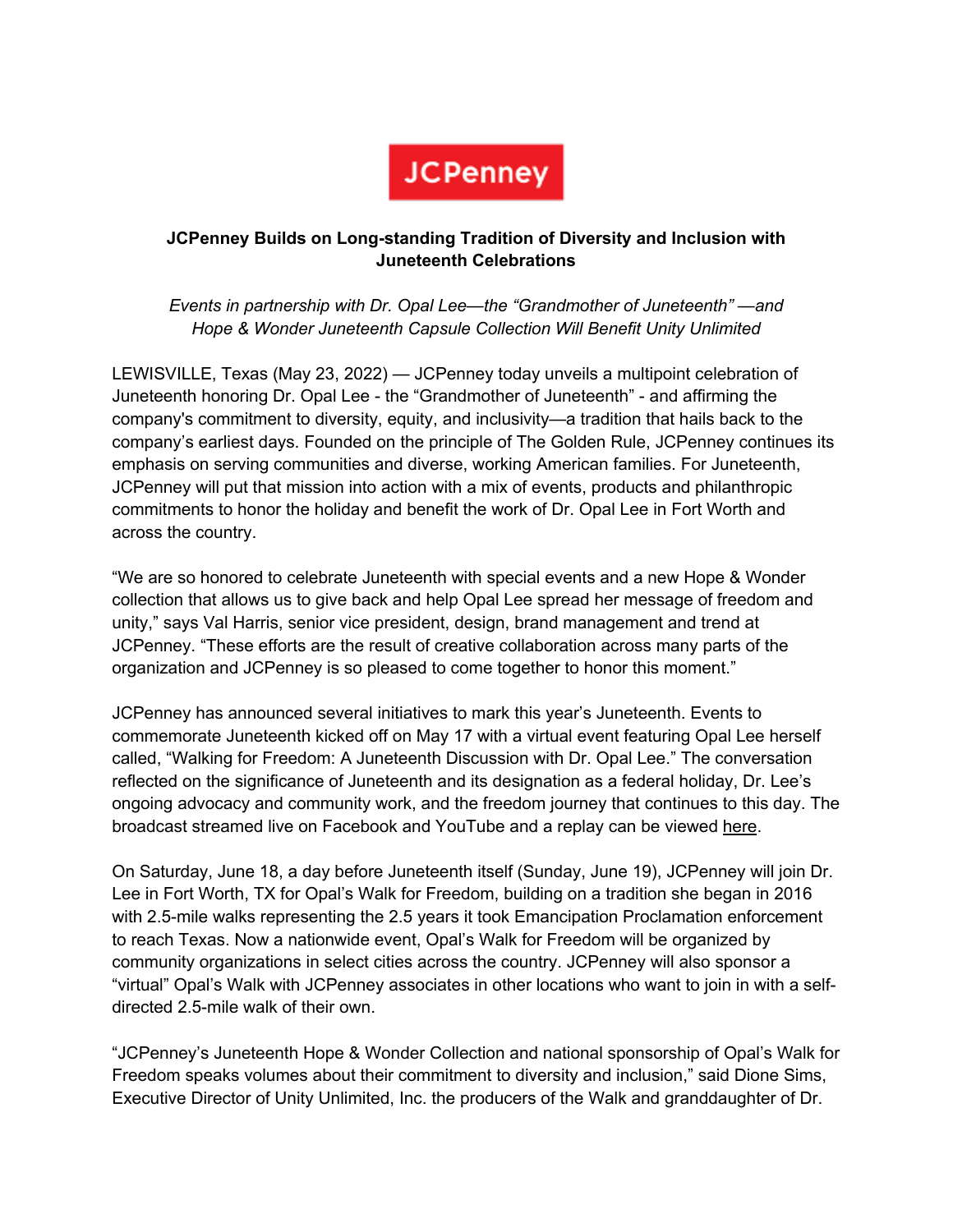Lee. "Their generous donation will go a long way in supporting our mission to educate the country about the significance of Juneteenth as a national holiday that can bring people together and start the healing of America."

JCPenney will also mark the holiday with the launch of a new Juneteenth collection from Hope & Wonder™, a private label brand of collections designed to engage the community in a positive way and bring key cultural and seasonal moments to life. Hope & Wonder is a multifaceted private brand that leverages the Company's national platform to raise awareness, celebrate diversity and uplift our communities. This brand empowers our associates to design and create a product that best represents the moment, play a key role in selecting our nonprofit partners and even participate as models in marketing material. JCPenney donates 100% of net profits from the four cultural moment collections to nonprofit partners; the Juneteenth collection supports Opal's Walk for Freedom, presented by Unity Unlimited.

Introduced in January 2022, Hope & Wonder, a private brand exclusively at JCPenney, is the latest JCPenney initiative designed to make a positive impact on families and communities. In recent months, the Company has announced purpose-driven offerings and programs including the fully inclusive JCPenney Beauty, a shop-in-shop experience featuring products by Black and Brown founders with Thirteen Lune, the Young, Gifted and Black Design Challenge for HBCU students, a long-term charitable partnership with Muhammad Ali Enterprises and Thereabouts™, an inclusive brand for kids that celebrates diversity of shapes, sizes, styles, and abilities. JCPenney will continue to be inspired by the uniqueness of its customers to create experiences and products that make a difference.

## **About JCPenney**

JCPenney is the shopping destination for diverse, working American families. With inclusivity at its core, the Company's product assortment meets customers' everyday needs and helps them commemorate every special occasion with style, quality and value. JCPenney offers a broad portfolio of fashion, apparel, home, beauty and jewelry from national and private brands and provides personal services including salon, portrait and optical. The Company and its 50,000 associates worldwide serve customers where, when and how they want to shop – from jcp.com to more than 650 stores in the U.S. and Puerto Rico.

In 2022, JCPenney celebrates 120 years as an iconic American brand by continuing its legacy of connecting with customers through shopping and community engagement. Please visit JCPenney's Newsroom to learn more and follow JCPenney on Facebook, Instagram, Twitter and LinkedIn.

## **About Unity Unlimited**

Founded in 2000, Unity Unlimited, Inc. is a non-profit organization that embodies the values and life service of Opal Lee throughout her seven decades as an educator, volunteer, civic leader, civil rights organizer, and national advocate for the Juneteenth National Holiday movement. The organization's main mission is providing educational activities and resources to foster unity and harmony within the community, the city, the state, the nation, and the world regardless of race,